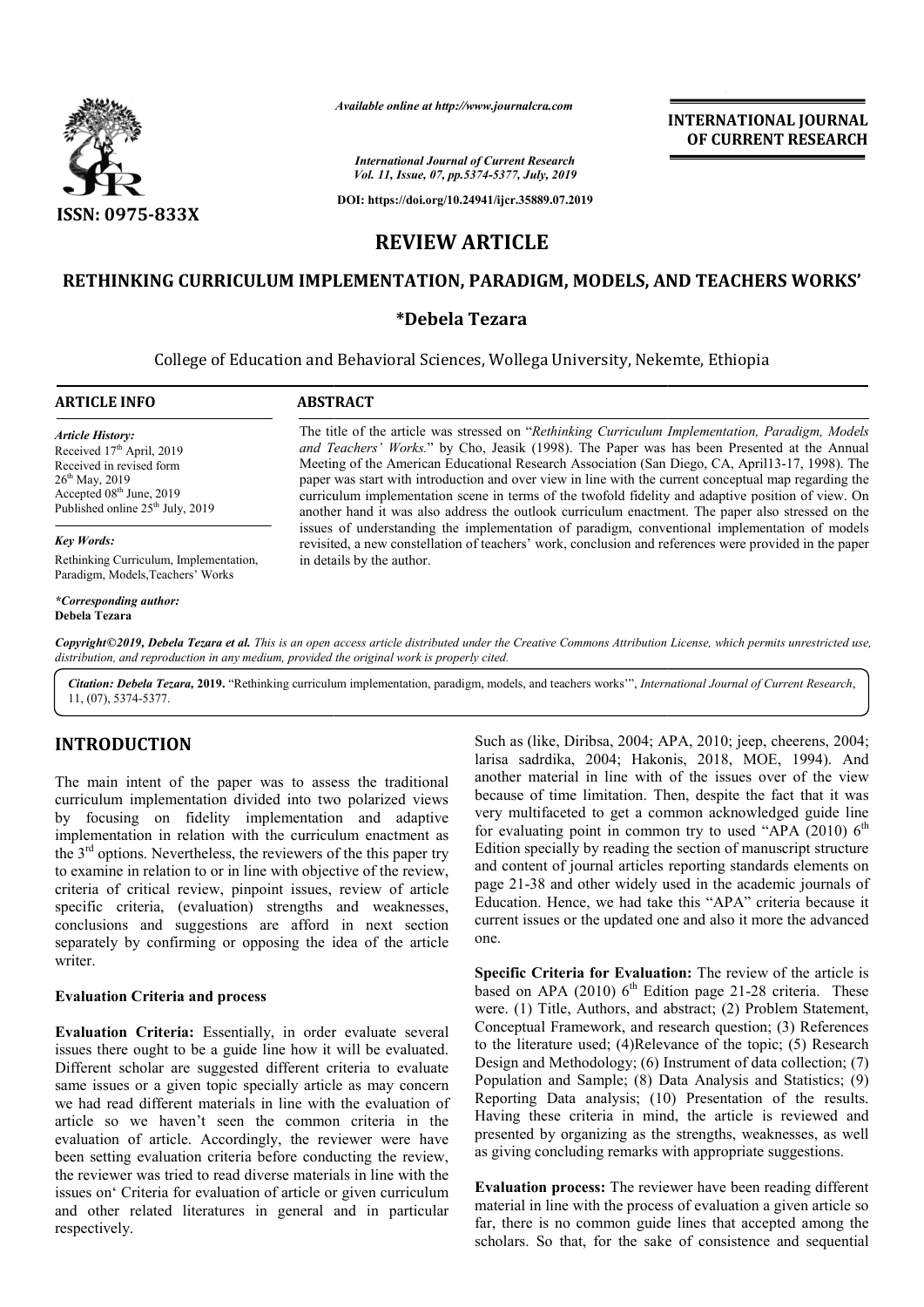issues the reviewers have been used same vital evaluation process step by step through reading the given material in details. Therefore, the reviewer has been follow the following procedures in evaluating the article. Under introduction section, introduce the author, title, place and year of publication, presents purpose of the paper, introduce the main point of the paper, and adding same content that indicate direction of evaluation process, such as objective of the reviewer, criteria of evaluation and so on. 2ndly, in the section of evolution, introduce evaluation criteria and evaluation process, in line with accuracy of information, concept of the key words, assumptions, clarity of language, and logic and organization of the paper based on APA  $6<sup>th</sup>$  edition. And identifying weakness and strength of the paper in line with the criteria setted. Then finally, conclusions and response (Suggestions) are forwarded.

### *Strong sides and Discussions*

- $\bullet$  1<sup>st</sup>, the title is current, short, clear and is festinating in curriculum issues. The article was stated about Rethinking curriculum implementation; paradigm, models, teacher works and it has author name. The paper highlights and summarized contents of the research in the introduction section. In the introductory part gives an overview about the fidelity, adaptive and curriculum enactment in respectively
- 2nd, the author listed researchers who have conducted a research on the on two fold perspectives and the  $3<sup>rd</sup>$ perspective which is curriculum enactment by supporting literate and clearly stated about the issues of understanding the world view.
- $3<sup>rd</sup>$ , fidelity perspectives paradigm is positivism, ontologically (pure reflection), epistemologically (objectivist), methodologically (evaluation based) and approaches technical learning, (RD&D).
- $\bullet$  4<sup>th</sup> mutual adaptive perspective paradigm, postpositivism, ontologically (negation), epistemologically (modified dualism), methodologically (variation based) and approaches process cooperative and transitional and;
- 5<sup>th</sup>, curriculum enactment perspective (paradigm,) constructivism, ontologically (local realties), epistemologically (subjective), methodologically (creating meaning) and approaches transformational process. Different scholar were strongly support the world view of paradigm, ontology, epistemology, methodology and approach that has been mentioned (Jemes, 2012; Margeat, 2005; Godswin, 2017; Onstein, A. Cand Allen. C. Onstain, 2018; Filibe, 2010). In the case there is accuracy of the relevant evidence and information was provided in the article. And different research has been conducted on the topic also discussed in details in the article.
- $6<sup>th</sup>$ . Issue of curriculum implementation models and strategies in line with three perspectives fidelity, adaption, and enactment. As the writer point of view in this section the author was tried to present models of curriculum implementation in line with the three perspectives by compare and contrast the traditional model and variety of models or rationale for implementation a curriculum.
- $7<sup>th</sup>$ , The models were separated provided as the following for instance from fidelity perspective, CBAM (Concerns-Based Adoption Model), SoC (Stages of Concerns), LoU (Levels of Use), IC (Innovation Configuration), RDD (Research, Development, and Diffusion and Top-Down

Strategies respectively from mutual adaption perspectives, RCM(Rand Change Agent Model, IP (Innovation Profiles), OD (Organizational Development Model, Multiple and Middle-Up Element Strategies and from curriculum enactment perspectives the Denver Project and The Eight Year studies were provided in the text. Regarding to models of curriculum implementation same scholar do not separate as the writer in line with the three perspectives. Yet, in contrast the models of curriculum implementation they are same models which are used in implementation curriculum but not mentioned author (Rusman, 2015; Onstaion, 2018). In this section the main issues was about implementation models and strategies which used as the key point that makes these cases look different from the fidelity and adaptive models noted before is threefold: (1) personal growth and morale of teachers are as important as any specific outcomes of their curriculum efforts; (2) development and enactment of the curriculum are simultaneous and ongoing; and (3) active participation of students is in most ways fully guaranteed.

- 8<sup>th</sup>, the large portion of this paper was a new constellation of teachers' work particular the role of teacher in curriculum implementation from three perspective teacher is implementer and teacher-asadaptor, the two dominant perspectives, the fidelity and mutual adaptation, respectively and teacher-as-member of classroom learning community in the enactment perspective has been discussed
- 9<sup>th</sup>, another important to note that the authors saw using of two dominant perspective multiple rationale perspective should based curriculum implementer (teacher –user- developer)yet, there is not best way of curriculum implementation perspective but, he has been suggested that preplanning, needs, and interest of student and objectivity for setting should be observed and realistic conclusion as a universal agenda of curriculum implementation where coordination, support and communication got recognition by teacher as an essential instrument of monitoring curriculum implantation.
- $10<sup>th</sup>$  and final strength of the article was in relation to the result / discussion part of the article is arranged in to four themes based on the roles teachers, methods, importance of curriculum implementation and roles of teacher educator program in implementation of curriculum in line with three perspective and the author opposing the two dominant perspective fidelity and adaptive and strongly support the  $3<sup>rd</sup>$  perspective which is known as enactment of curriculum. Accordingly, the result of the study tells us that curriculum implementation is not an event yet, change process and it has been presented new from work by opposing the traditional one, articulating the new perspective paradigmatically, theoretically, and professional provided in clear manner. Also it has been discussed on world view paradigm, positivism, postpositivism, and constructivism and comparing those in terms of the three perspectives. The  $3<sup>rd</sup>$  point major models of curriculum implementation also afforded in line of the three perspectives and in relation to teacher role and professional development.
- To sum up that, the paper had many strong sides and the topic was vey festinating issue in curriculum studies. The name of author, title, publication date and year, publication type and issue of the little has been clearly mentioned with same limitations. On the subject of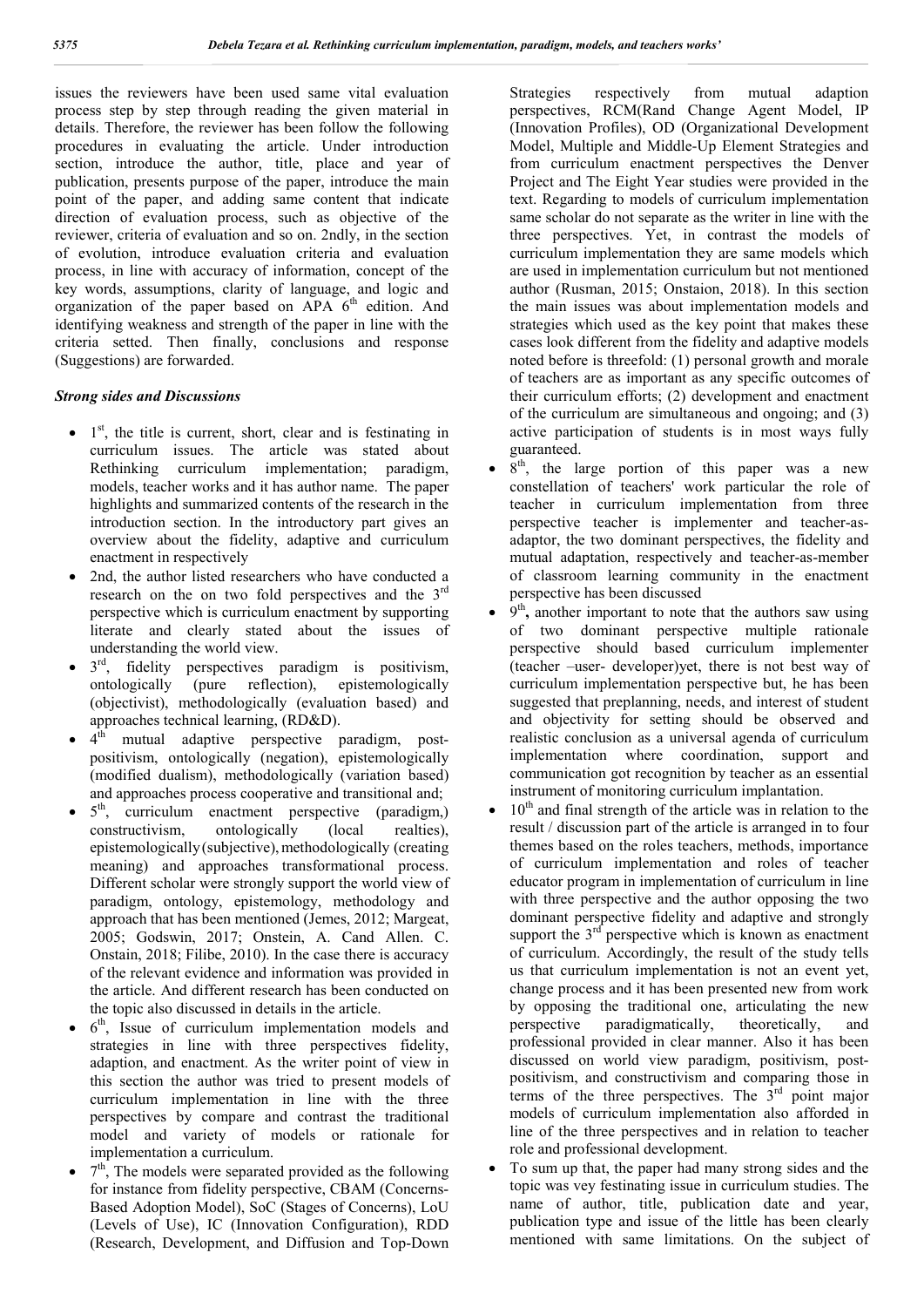introduction and over view of the paper, historical background, concept and importance of the topic has been discussed in line with compare and contracts in detail by using enormous literatures. The findings and recommendations was also mentioned very well specially issues of paradigms, positivism, post positivism, constructivism were mentioned very well and well used of reference materials.

**Weak side of the article and Discussions:** Fundamentally, article has no many shortcomings. Nonetheless, there was same limitation in line with the criteria of the evaluators. For example, some components of article are missed in this study. There is no full address of the researcher under the title like working place, may be university or same organization, position and email address of the author. In relation abstract; necessary in writing article to display the high light of the study to all users of the material and confirm the objective of the study. In opposing this (Hussein, 2012 confirmed that a given article abstract should have the research questions, the methods used and the results. The structure may vary but a well-written abstract should summarize five essential things to help the reader know what the study is about: (a) purpose of the study, (b) source(s) from where the data are drawn (usually referred to as participants), (c) the method(s) used for collecting data, (d) the general results, and (e) general interpretation of the results, yet this article not (Ruddliy, 2008). There is no high light about the issues what curriculum mean? What is curriculum implementation? At global, at national, and contextual level and why it is important under section of introduction were do not motioned in the paper (Common Wealth of learning, 2000). The determinants and opportunities of curriculum implementation were also do not mentioned, the concept of paradigm, positivism, posit- positivism, constructivism, approaches and additional the concept of models and strategies were do not clearly defined and not clear for the reader (Common Wealth of learning, 2000). The most and main limitation of this article was methodology section the study and it is not attractive. Because, this article there is no objective, research design, method, sampling methods, numbers of participants, data analysis, and tools of data collection in the whole paper simply analyzing the paper. Hence, there no, research question; Questionnaire, semi structured interview, observation, and data collection instruments. In addition no, percentage, mean, overall mean, standard deviation and simple t-test were used as methods of data analysis. As far as my knowledge there is no a piece of research paper without method and methodology. This is indicating that most the paper is impoverished and does not well formatted and organized. However; it is prosperous relation to literature. In short, it has lack of clarity, use of jargon words, lack logic, organization, and guide line and in the introduction background there are no clear and specific objectives not included. In relation review literature the investigator was used about 84 references. In line of Materials and methods there is no clear sampling method, and procedures, tools of data collection and methods of data analysis in methodological section.

#### **Conclusion**

The main intention of the article was investigating, rethinking of curriculum implementation in relation with world views, models and teachers roles in implementation of curriculum. The article was five main sections. (1)The three perspective in implementation of curriculum such as fidelity, adaptive and

curriculum enactment. (2) The paradigm of three perspectives positivism, post-positivism and constructivism. (3) Model and strategies in the three perspectives. (4) New cancellation and (5) the discussion section are afforded.

The article has very vital in relation to curriculum studies because it assesses all issue in the curriculum specifically the issues of curriculum implementation by supporting with different materials from different sources. The topic is vey festinating; short, clear, current, relevance, brief explanation was given by enhancing with evidence from different sources. On the other hand, it has its own limitation in line with logical, sequence, clarity, organization, and methodological section of the article is very poor.

Finally it has answered the following basics questions, (1) What is it? Issues of topic.( 2) Why it is important? Purpose of article (3) How? The way of discussion has made (4) Who's doing it? The participant of in the implementation of the curriculum specially is according these article roles of teacher and their professional development. (5) When? The year, mouth, and date of article publication and (6) were? Shows the place of article published through analysis and discussion of the article.

#### **Suggestions**

Based on the abovementioned conclusion, it is likely to put forward that because if we make defect at this position, even though the article had its own limitations, it can kick off additional researchers to learn a more wide-ranging investigate with respect to this part. As a result, as a reviewer of this article, what reviewer would in the vein to advise is that other educator jointly with need to study implementation of curriculum to investigate a universal acceptance curriculum implementation in terms, perspective, models and other issues. It is possible to identify crucial problems and capable resolution to be optional for the fretful bodies in order to get a hold the problem and also the researcher should not only the problem finder they should also problem solver for the society as well for them self's. Its input is inappropriate to the whole considerate of the area of discussion because, the article was do not flow scientific procedure, format, styles and another elements of scientific article content. As a result, we put forward that the article would have been better to give a stress to scientific procedure, format, styles and content of full scientific article throughout all section. Moreover, we suggest that it would have been better to formulate strong sounds of research like, abstract, key words, relevance, rationality, research design, paradigm, approach, methods, sample, sampling techniques, sources of data, tools of data collections, procedures of data collection method of data analysis which can help investigator to examine intensely and suggest sound solutions.

## **REFERNCES**

- Allan, C. Onstain, Francis, p, Hunkin. 2018.Curriculum: Foundation, principles and issues seventh edition. University of Washington, Emeritus.
- Diribsa, D. 2004. Fundamentals of Curriculum Development*.* Addis Ababa: Addis Ababa University.
- Federal Democratic Republic Government of Ethiopia. 1994. Education and Training Policy*.* Addis Ababa: ST. George Printing Press.